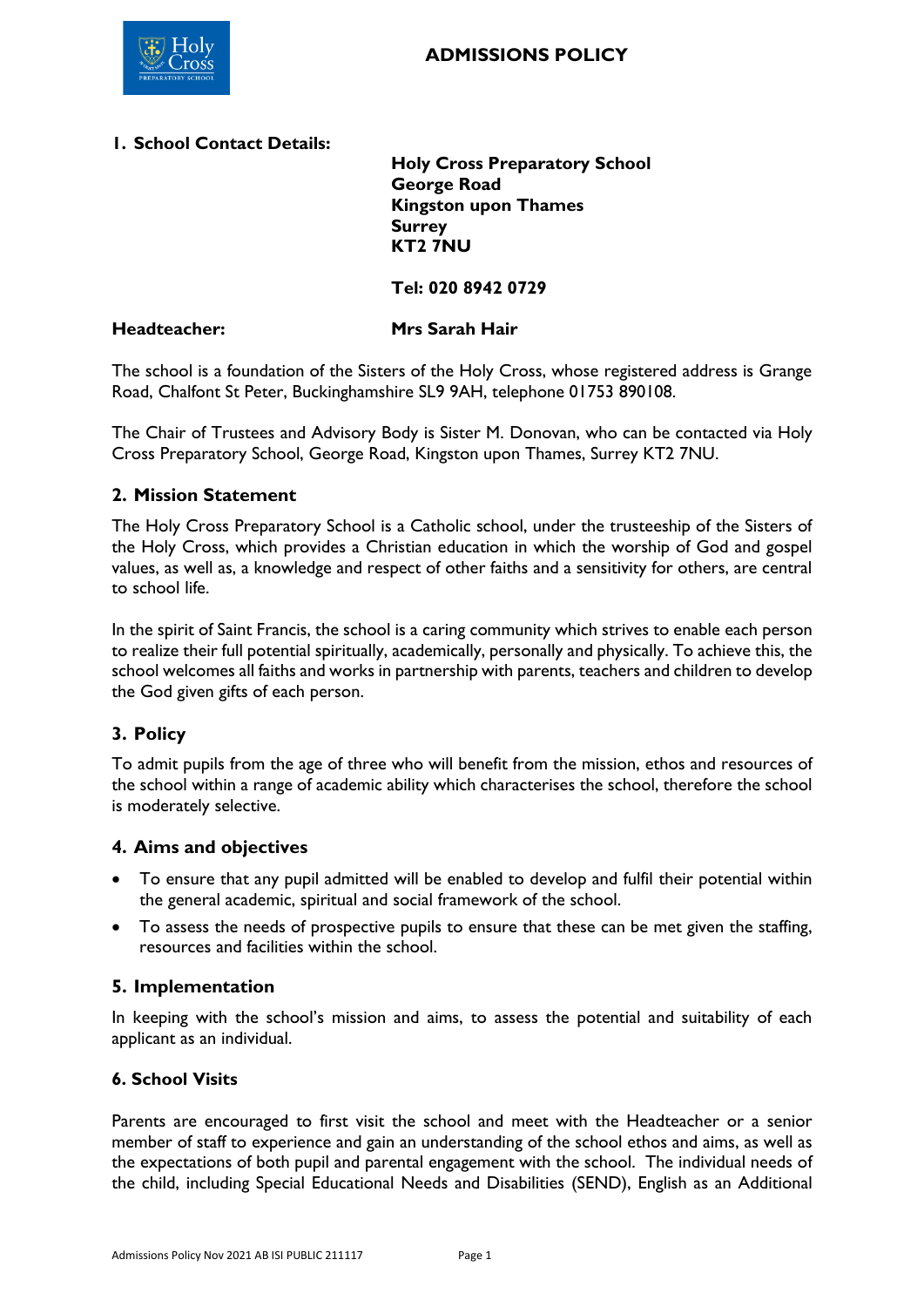

Language (EAL) or Exceptionally More Able and Talented (EMA&T) where appropriate, can be discussed at the meeting and prior to assessment.

### **7. Registration**

Parents can register their child at any age from birth to 11 by completing the school registration form (available from the school office) and making payment of a registration fee.

## **8. Entry**

There are 2 main points of entry to Holy Cross Preparatory School:

1. Age 3 (the term following the third birthday) into Little Sparks Pre-School (32 places)

2. Age 4 (the September after fourth birthday) into reception year (44 places)

Occasional places do arise in year groups throughout the school. For information on occasional places, please contact the school office

### **8.1 Entry to Little Sparks Pre-School**

Prospective pre-school pupils are invited to visit Little Sparks with their parents so EYFS staff can meet and observe them in the pre-school setting. There is no formal assessment. We look for children who are eager, ready to learn and have the concentration and language skills appropriate to their age. As well as personal and social skills, we look for imagination, curiosity and individuality. Offers are then made accordingly to those most suited to what the pre-school has to offer and to provide a diversity within the age range. Pupils in the pre-school automatically transfer to reception year in the main school the September after they turn 4.

### **8.2 Entry to reception year**

Prospective pupils are currently invited to an introductory session, typically in early November before admission the following September. Applicants are placed into groups of about 7 or 8 children of similar birth dates. The reception teachers along with other teaching staff, observe and interact with the children participating in a range of enjoyable, age appropriate activities to establish the child's educational needs. The fun 40-minute session ends with an interactive story. A short checklist is completed for each child, including observations about their social skills, communication skills and attitudes towards learning. Offers are then made accordingly to those most suited to what the school has to offer. Those who do not receive offers are placed on a waiting list.

### **8.3 Entry to other years - occasional places**

There are occasional places in year groups throughout the school. Older prospective pupils are invited to spend up to a full day in school and are assessed by the class teacher as the pupil works alongside the children. The work covered will include tasks (sometimes papers) which demonstrate their mathematics and English ability. Their social and learning skills are also assessed. Junior pupils will complete an online cognitive ability test. The headteacher also talks with the child on an informal basis. Parents maybe requested to provide their daughter's last school report. Where there is any doubt about a child's ability or suitability for the school, the headteacher will contact the nursery or school for a verbal report or the child may be invited for a second visit before a final decision is made.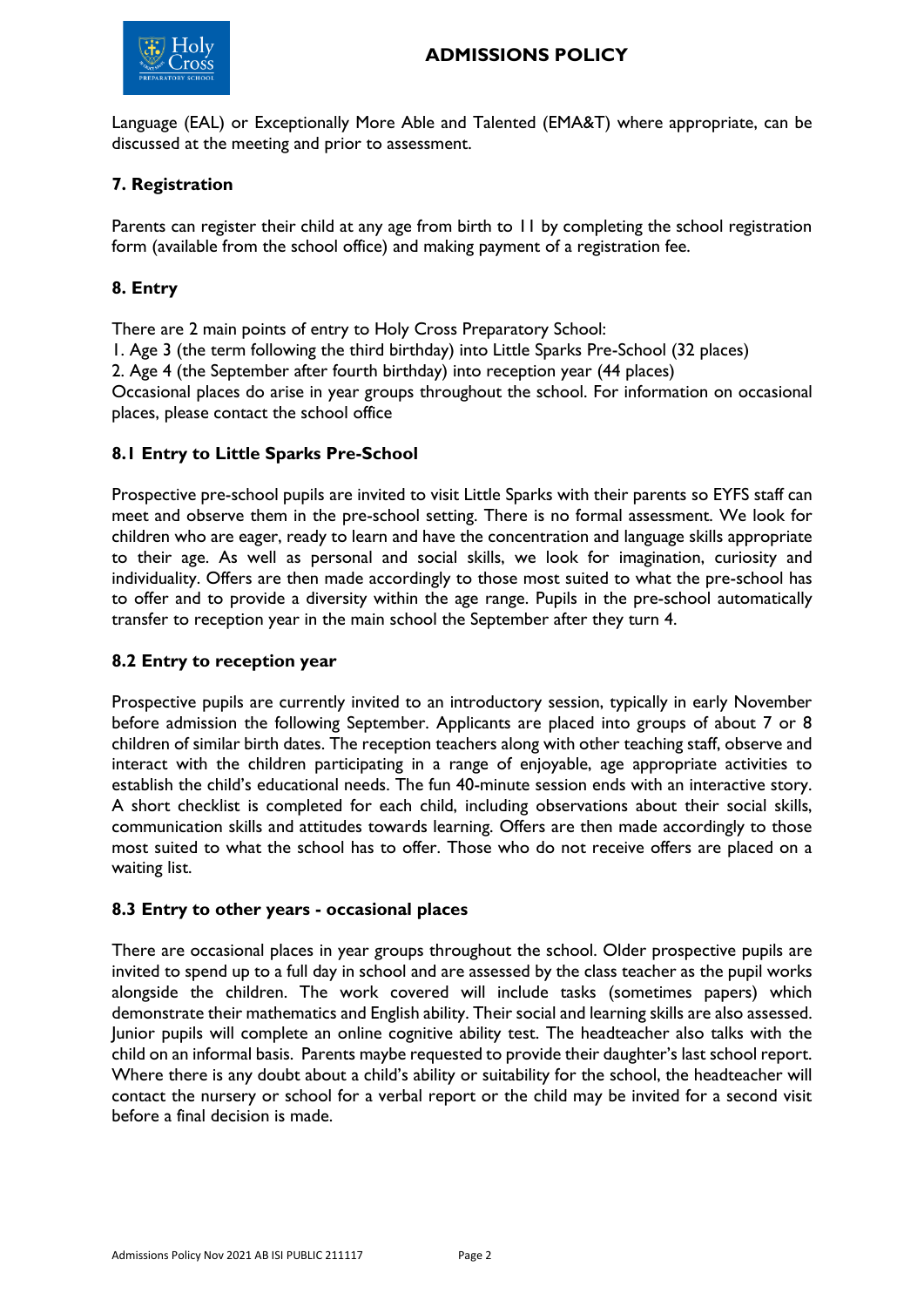

### **9. Offers**

Places are offered to the parents of the children who are assessed to be most suited to what the school has to offer. Priority is given to applicants as follows:

- 1. Siblings in the school;
- 2. Catholic families; and
- 3. Christian families

The School reserves the right, according to the Code of Practice for Schools (GSA, HMC, IAPS, ISA and the Society of Heads), prior to assessment:

- to contact the pupil's current school to advise of the pupil's application;
- to request a reference; and
- to request confirmation that all fees have been paid.

### **10. Waiting list**

When no place is immediately available, prospective pupils once registered are placed on the waiting list. Priority on the waiting list is in accordance with the categories above. When a place becomes available, the school contacts the parents to organise a convenient date when the pupil can spend a day, or session, at school with her appropriate year group.

## **11. Preparation for joining**

### **11.1 Pre-School**

• An informal drop-in session is arranged in fortnight prior to a pupils start date, when parents and daughters can visit their new classrooms and meet the teachers and other staff**.** Where necessary a phased start can be arranged for your daughter.

### **11.2 Reception year**

- An informal drop-in session is held in the latter part of the summer term, when in preparation for their first day in September, parents and daughters can visit their new classrooms and meet the teachers and other staff.
- There is a New Parents' Evening for parents of reception children, when information is presented by the headteacher and head of pre prep. Staff in attendance are introduced and the parents have the opportunity for informal discussions. New parents receive a parent handbook about school life and uniform.
- During the summer term, the year 5 pupils send a letter of introduction to the reception entrants for the next academic year. This is a welcome to the school and information about what they will enjoy from September in their new school.
- In the early days of the autumn term, a 'meet the teacher' session is arranged for parents to obtain further information about school routines and ask questions.